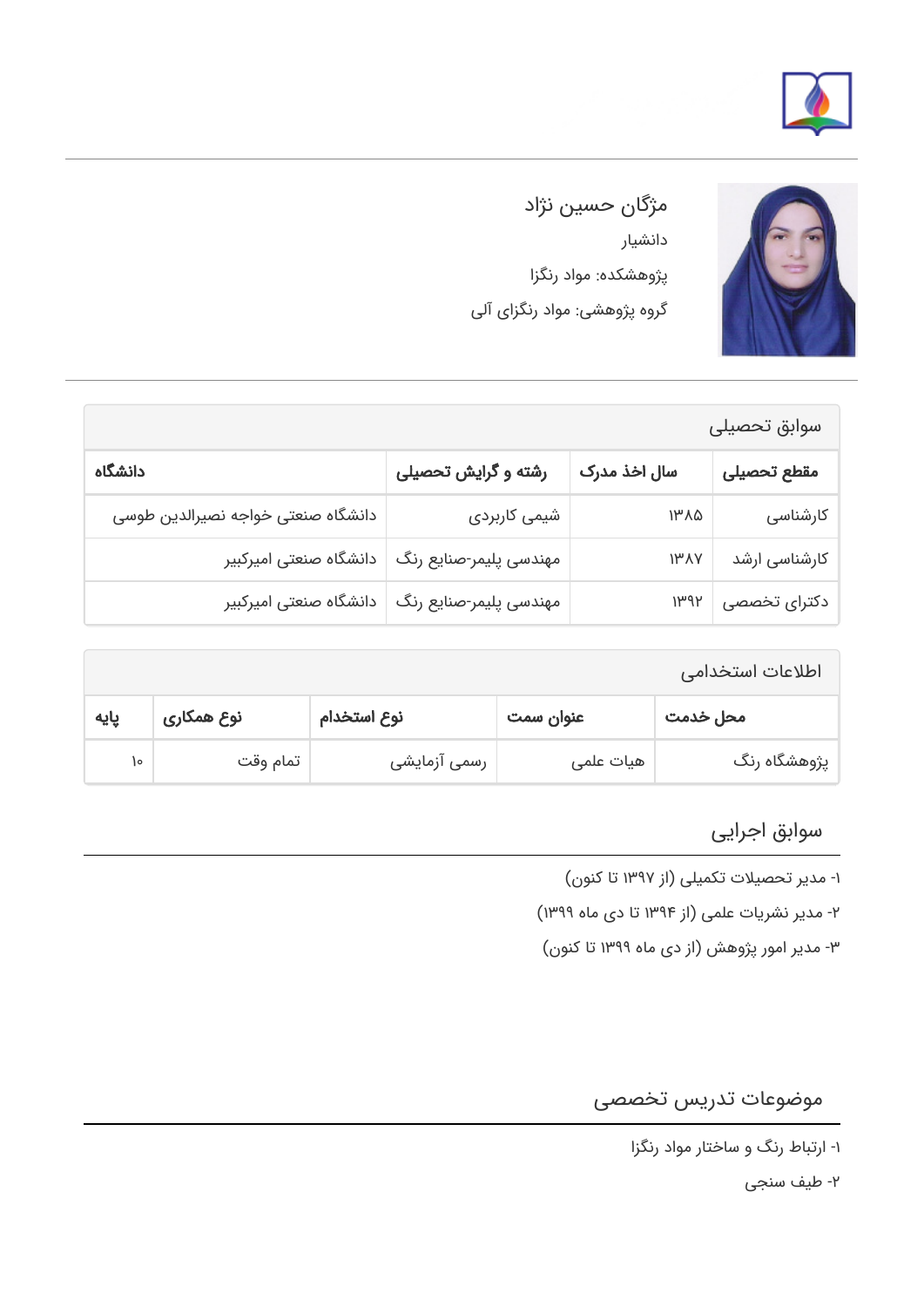Progress in Color Colorants and Coatings نشریه اجرایی مدیر -۱

زمینه های تدریس

-۱ شیمی و تکنولوژی مواد واسطه -۲ شیمی و تکنولوژی مواد رنگزا

-۳ شیمی رنگ

عضویت در انجمن های علمی

.1 عضو پیوسته انجمن رنگ .2 عضو پیوسته انجمن شیمی .3 عضو پیوسته انجمن انرژی خورشیدی ایران .4 عضو پیوسته انجمن اپتیک

مقالات در همایش ها

.۱ [جواد موحدی؛ حمید هراتی زاده، مژگان حسین نژاد،سنتز یک ماده رنگزای آلی بر پایه ایندولین به منظور کاربرد](https://faculty.icrc.ac.ir/mozhgan-hosseinnezhad/fa/articlesInConferences/76/%D8%B3%D9%86%D8%AA%D8%B2-%DB%8C%DA%A9-%D9%85%D8%A7%D8%AF%D9%87-%D8%B1%D9%86%DA%AF%D8%B2%D8%A7%DB%8C-%D8%A2%D9%84%DB%8C-%D8%A8%D8%B1-%D9%BE%D8%A7%DB%8C%D9%87-%D8%A7%DB%8C%D9%86%D8%AF%D9%88%D9%84%DB%8C%D9%86-%D8%A8%D9%87-%D9%85%D9%86%D8%B8%D9%88%D8%B1-%DA%A9%D8%A7%D8%B1%D8%A8%D8%B1%D8%AF-%D8%AF%D8%B1-%D8%B3%D9%84%D9%88%D9%84-%D9%87%D8%A7%DB%8C-%D8%AE%D9%88%D8%B1%D8%B4%DB%8C%D8%AF%DB%8C-%D8%AD%D8%B3%D8%A7%D8%B3-%D8%A8%D9%87-%D9%85%D9%88%D8%A7%D8%AF-%D8%B1%D9%86%DA%AF%D8%B2%D8%A7-) [در سلول های خورشیدی حساس به مواد رنگزا،،پنجمین کنفرانس تخصصی فناوری نانو در صنعت برق و انرژی،](https://faculty.icrc.ac.ir/mozhgan-hosseinnezhad/fa/articlesInConferences/76/%D8%B3%D9%86%D8%AA%D8%B2-%DB%8C%DA%A9-%D9%85%D8%A7%D8%AF%D9%87-%D8%B1%D9%86%DA%AF%D8%B2%D8%A7%DB%8C-%D8%A2%D9%84%DB%8C-%D8%A8%D8%B1-%D9%BE%D8%A7%DB%8C%D9%87-%D8%A7%DB%8C%D9%86%D8%AF%D9%88%D9%84%DB%8C%D9%86-%D8%A8%D9%87-%D9%85%D9%86%D8%B8%D9%88%D8%B1-%DA%A9%D8%A7%D8%B1%D8%A8%D8%B1%D8%AF-%D8%AF%D8%B1-%D8%B3%D9%84%D9%88%D9%84-%D9%87%D8%A7%DB%8C-%D8%AE%D9%88%D8%B1%D8%B4%DB%8C%D8%AF%DB%8C-%D8%AD%D8%B3%D8%A7%D8%B3-%D8%A8%D9%87-%D9%85%D9%88%D8%A7%D8%AF-%D8%B1%D9%86%DA%AF%D8%B2%D8%A7-) [تهران،تهران.۲۰۱۷،](https://faculty.icrc.ac.ir/mozhgan-hosseinnezhad/fa/articlesInConferences/76/%D8%B3%D9%86%D8%AA%D8%B2-%DB%8C%DA%A9-%D9%85%D8%A7%D8%AF%D9%87-%D8%B1%D9%86%DA%AF%D8%B2%D8%A7%DB%8C-%D8%A2%D9%84%DB%8C-%D8%A8%D8%B1-%D9%BE%D8%A7%DB%8C%D9%87-%D8%A7%DB%8C%D9%86%D8%AF%D9%88%D9%84%DB%8C%D9%86-%D8%A8%D9%87-%D9%85%D9%86%D8%B8%D9%88%D8%B1-%DA%A9%D8%A7%D8%B1%D8%A8%D8%B1%D8%AF-%D8%AF%D8%B1-%D8%B3%D9%84%D9%88%D9%84-%D9%87%D8%A7%DB%8C-%D8%AE%D9%88%D8%B1%D8%B4%DB%8C%D8%AF%DB%8C-%D8%AD%D8%B3%D8%A7%D8%B3-%D8%A8%D9%87-%D9%85%D9%88%D8%A7%D8%AF-%D8%B1%D9%86%DA%AF%D8%B2%D8%A7-)

.۲ [مژگان حسین نژاد، جواد موحدی؛ حمید هراتی زاده،سنتز یک ماده رنگزای آلی بر پایه ایندولین به منظور کاربرد](https://faculty.icrc.ac.ir/mozhgan-hosseinnezhad/fa/articlesInConferences/62/%D8%B3%D9%86%D8%AA%D8%B2-%DB%8C%DA%A9-%D9%85%D8%A7%D8%AF%D9%87-%D8%B1%D9%86%DA%AF%D8%B2%D8%A7%DB%8C-%D8%A2%D9%84%DB%8C-%D8%A8%D8%B1-%D9%BE%D8%A7%DB%8C%D9%87-%D8%A7%DB%8C%D9%86%D8%AF%D9%88%D9%84%DB%8C%D9%86-%D8%A8%D9%87-%D9%85%D9%86%D8%B8%D9%88%D8%B1-%DA%A9%D8%A7%D8%B1%D8%A8%D8%B1%D8%AF-%D8%AF%D8%B1-%D8%B3%D9%84%D9%88%D9%84-%D8%AE%D9%88%D8%B1%D8%B4%DB%8C%D8%AF%DB%8C-%D8%AD%D8%B3%D8%A7%D8%B3-%D8%A8%D9%87-%D9%85%D9%88%D8%A7-%D8%B1%D9%86%DA%AF%D8%B2%D8%A7) [در سلول خورشیدی حساس به موا رنگزا،هشتمین کنفرانس بین¬المللی مهندسی مواد و متالوژی،تهران۲۰۱۹، ۱۰](https://faculty.icrc.ac.ir/mozhgan-hosseinnezhad/fa/articlesInConferences/62/%D8%B3%D9%86%D8%AA%D8%B2-%DB%8C%DA%A9-%D9%85%D8%A7%D8%AF%D9%87-%D8%B1%D9%86%DA%AF%D8%B2%D8%A7%DB%8C-%D8%A2%D9%84%DB%8C-%D8%A8%D8%B1-%D9%BE%D8%A7%DB%8C%D9%87-%D8%A7%DB%8C%D9%86%D8%AF%D9%88%D9%84%DB%8C%D9%86-%D8%A8%D9%87-%D9%85%D9%86%D8%B8%D9%88%D8%B1-%DA%A9%D8%A7%D8%B1%D8%A8%D8%B1%D8%AF-%D8%AF%D8%B1-%D8%B3%D9%84%D9%88%D9%84-%D8%AE%D9%88%D8%B1%D8%B4%DB%8C%D8%AF%DB%8C-%D8%AD%D8%B3%D8%A7%D8%B3-%D8%A8%D9%87-%D9%85%D9%88%D8%A7-%D8%B1%D9%86%DA%AF%D8%B2%D8%A7) [.۱۵](https://faculty.icrc.ac.ir/mozhgan-hosseinnezhad/fa/articlesInConferences/62/%D8%B3%D9%86%D8%AA%D8%B2-%DB%8C%DA%A9-%D9%85%D8%A7%D8%AF%D9%87-%D8%B1%D9%86%DA%AF%D8%B2%D8%A7%DB%8C-%D8%A2%D9%84%DB%8C-%D8%A8%D8%B1-%D9%BE%D8%A7%DB%8C%D9%87-%D8%A7%DB%8C%D9%86%D8%AF%D9%88%D9%84%DB%8C%D9%86-%D8%A8%D9%87-%D9%85%D9%86%D8%B8%D9%88%D8%B1-%DA%A9%D8%A7%D8%B1%D8%A8%D8%B1%D8%AF-%D8%AF%D8%B1-%D8%B3%D9%84%D9%88%D9%84-%D8%AE%D9%88%D8%B1%D8%B4%DB%8C%D8%AF%DB%8C-%D8%AD%D8%B3%D8%A7%D8%B3-%D8%A8%D9%87-%D9%85%D9%88%D8%A7-%D8%B1%D9%86%DA%AF%D8%B2%D8%A7)

.۳ [مژگان حسین نژاد، کمال الدین قرنجیگ،کاربرد دندانه طبیعی سنجد در رنگرزی الیاف پشم،یازدهمین کنفرانس](https://faculty.icrc.ac.ir/mozhgan-hosseinnezhad/fa/articlesInConferences/75/%DA%A9%D8%A7%D8%B1%D8%A8%D8%B1%D8%AF-%D8%AF%D9%86%D8%AF%D8%A7%D9%86%D9%87-%D8%B7%D8%A8%DB%8C%D8%B9%DB%8C-%D8%B3%D9%86%D8%AC%D8%AF-%D8%AF%D8%B1-%D8%B1%D9%86%DA%AF%D8%B1%D8%B2%DB%8C-%D8%A7%D9%84%DB%8C%D8%A7%D9%81-%D9%BE%D8%B4%D9%85) [ملی مهندسی نساجی ایران،رشت.۲۰۱۸،](https://faculty.icrc.ac.ir/mozhgan-hosseinnezhad/fa/articlesInConferences/75/%DA%A9%D8%A7%D8%B1%D8%A8%D8%B1%D8%AF-%D8%AF%D9%86%D8%AF%D8%A7%D9%86%D9%87-%D8%B7%D8%A8%DB%8C%D8%B9%DB%8C-%D8%B3%D9%86%D8%AC%D8%AF-%D8%AF%D8%B1-%D8%B1%D9%86%DA%AF%D8%B1%D8%B2%DB%8C-%D8%A7%D9%84%DB%8C%D8%A7%D9%81-%D9%BE%D8%B4%D9%85)

[M. Hosseinnezhad, K. Gharanjig ,Synthesis and application of an organic dye in nanostructure](https://faculty.icrc.ac.ir/mozhgan-hosseinnezhad/fa/articlesInConferences/63/synthesis-and-application-of-an-organic-dye-in-nanostructure-solar-cells-device) .4 [solar cells device ,20th International Conference on Nanotechnology Materials and Application](https://faculty.icrc.ac.ir/mozhgan-hosseinnezhad/fa/articlesInConferences/63/synthesis-and-application-of-an-organic-dye-in-nanostructure-solar-cells-device) [,رم 2018, 9 .17](https://faculty.icrc.ac.ir/mozhgan-hosseinnezhad/fa/articlesInConferences/63/synthesis-and-application-of-an-organic-dye-in-nanostructure-solar-cells-device)

[M. Hosseinnezhad, S. Moradian, K. Gharanjig ,The Synthesis and Application of an Organic](https://faculty.icrc.ac.ir/mozhgan-hosseinnezhad/fa/articlesInConferences/73/the-synthesis-and-application-of-an-organic-dye-for-solar-cell) .5 [.19 8 2018, تبریز, Dye for Solar Cell ,The 22nd Iranian Seminar of Organic Chemistry](https://faculty.icrc.ac.ir/mozhgan-hosseinnezhad/fa/articlesInConferences/73/the-synthesis-and-application-of-an-organic-dye-for-solar-cell)

[M. Hosseinnezhad, K. Gharanjig, S. Moradian ,Synthesis of an organic dye for dye- &, 2](https://faculty.icrc.ac.ir/mozhgan-hosseinnezhad/fa/articlesInConferences/64/synthesis-of-an-organic-dye-for-dye-sensitized-solar-cells) .6 [.17 7 2018, مشهد, sensitized solar cells ,20th Iranian Chemistry Congress](https://faculty.icrc.ac.ir/mozhgan-hosseinnezhad/fa/articlesInConferences/64/synthesis-of-an-organic-dye-for-dye-sensitized-solar-cells)

[M. Hosseinnezhad, K. Gharanjig ,Preparation of dye-sensitized solar cells based on new](https://faculty.icrc.ac.ir/mozhgan-hosseinnezhad/fa/articlesInConferences/65/preparation-of-dye-sensitized-solar-cells-based-on-new-organic-dye) .7 [.17 7 2018, مشهد, organic dye ,20th Iranian Chemistry Congress](https://faculty.icrc.ac.ir/mozhgan-hosseinnezhad/fa/articlesInConferences/65/preparation-of-dye-sensitized-solar-cells-based-on-new-organic-dye)

[M. Hosseinnezhad, K. Gharanjig ,Synthesis and investigation of an organic dyes for dye-](https://faculty.icrc.ac.ir/mozhgan-hosseinnezhad/fa/articlesInConferences/66/synthesis-and-investigation-of-an-organic-dyes-for-dye-sensitized-solar-cells) .8 [.2 9 2017, تهران, sensitized solar cells ,The 25th Iranian Seminar of Organic Chemistry](https://faculty.icrc.ac.ir/mozhgan-hosseinnezhad/fa/articlesInConferences/66/synthesis-and-investigation-of-an-organic-dyes-for-dye-sensitized-solar-cells)

[M. Hosseinnezhad, K. Gharanjig ,Investigation of green dye-sensitized solar cells based on](https://faculty.icrc.ac.ir/mozhgan-hosseinnezhad/fa/articlesInConferences/68/investigation-of-green-dye-sensitized-solar-cells-based-on-natural-dyes) .9 [.21 6 2017, وین, natural dyes ,19th International Conference on Chemical and Food Engineering](https://faculty.icrc.ac.ir/mozhgan-hosseinnezhad/fa/articlesInConferences/68/investigation-of-green-dye-sensitized-solar-cells-based-on-natural-dyes) [M. Hosseinnezhad, S. Rouhani ,Synthesis and investigation of new organic dyes in dye-](https://faculty.icrc.ac.ir/mozhgan-hosseinnezhad/fa/articlesInConferences/69/synthesis-and-investigation-of-new-organic-dyes-in-dye-sensitized-solar-cells) .10

[.20 2 2017, شیراز, sensitized solar cells ,19th Iranian Chemistry Congress](https://faculty.icrc.ac.ir/mozhgan-hosseinnezhad/fa/articlesInConferences/69/synthesis-and-investigation-of-new-organic-dyes-in-dye-sensitized-solar-cells)

[M. Hosseinnezhad, K. Gharanjig ,Fabrication and investigation of nanostructured dye-](https://faculty.icrc.ac.ir/mozhgan-hosseinnezhad/fa/articlesInConferences/67/fabrication-and-investigation-of-nanostructured-dye-sensitized-solar-cells-using-zno-and-tio2-nanoparticle) .11 [sensitized solar cells using ZnO and TiO2 nanoparticle ,International Biennial Conference on](https://faculty.icrc.ac.ir/mozhgan-hosseinnezhad/fa/articlesInConferences/67/fabrication-and-investigation-of-nanostructured-dye-sensitized-solar-cells-using-zno-and-tio2-nanoparticle)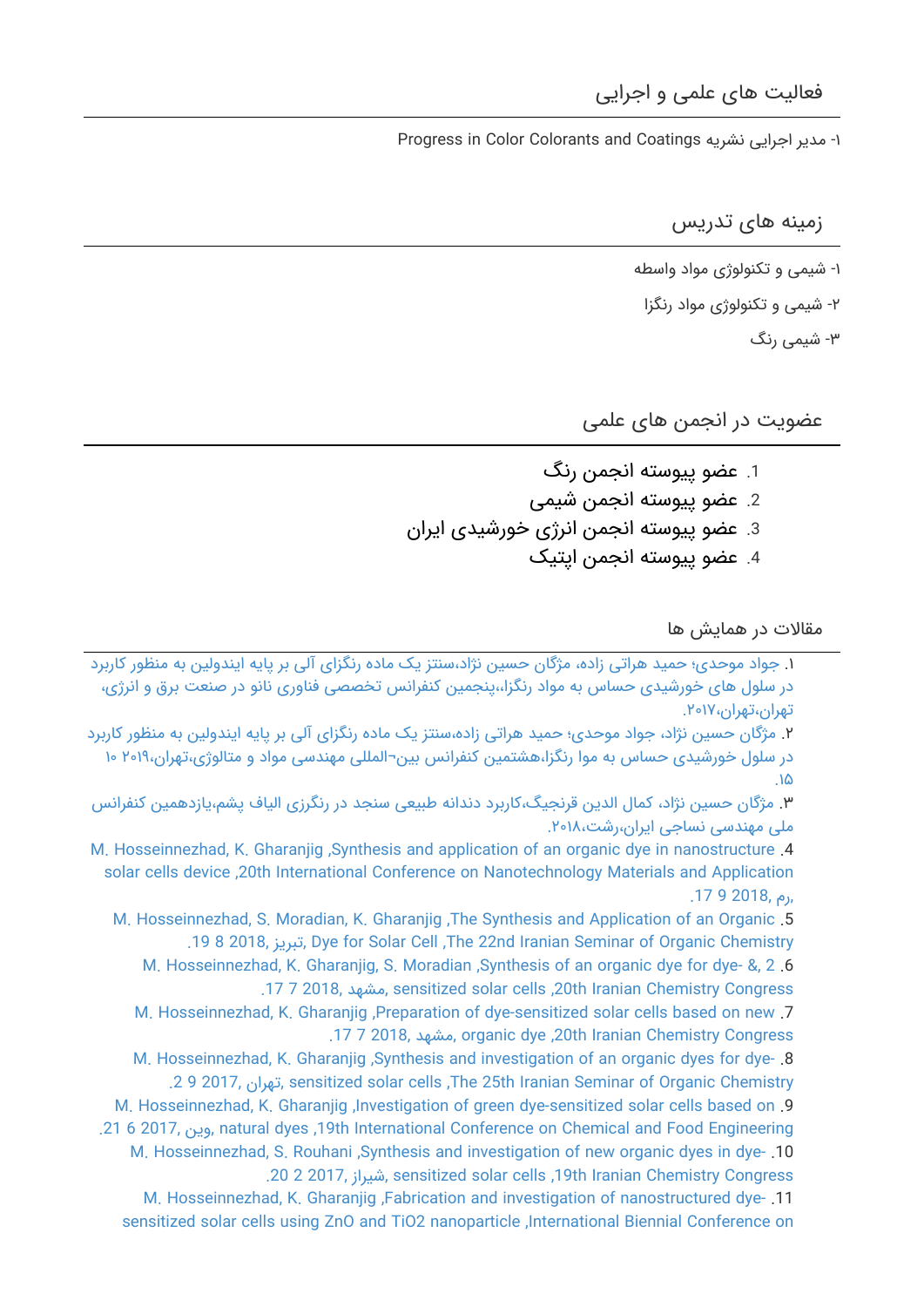[.12 11 2017, کیش, Ultrafine Grained and Nanostructured Materials](https://faculty.icrc.ac.ir/mozhgan-hosseinnezhad/fa/articlesInConferences/67/fabrication-and-investigation-of-nanostructured-dye-sensitized-solar-cells-using-zno-and-tio2-nanoparticle)

[M. Hosseinnezhad, K. Gharanjig ,Synthesis and application of organic dye in nanostructure](https://faculty.icrc.ac.ir/mozhgan-hosseinnezhad/fa/articlesInConferences/70/synthesis-and-application-of-organic-dye-in-nanostructure-dye-solar-cell) .12 [.27 8 2015, استانبول, dye solar cell ,3rd International Conference on Nanotechnology](https://faculty.icrc.ac.ir/mozhgan-hosseinnezhad/fa/articlesInConferences/70/synthesis-and-application-of-organic-dye-in-nanostructure-dye-solar-cell) [M. Hosseinnezhad, S. Moradian, K. Gharanjig ,The synthesis of an organic dyes based on](https://faculty.icrc.ac.ir/mozhgan-hosseinnezhad/fa/articlesInConferences/71/the-synthesis-of-an-organic-dyes-based-on-thioindigo-for-dye-sensitized-solar-cells) .13 [.25 2 2015, مادرید, thioindigo for dye-sensitized solar cells ,The Energy and Materials Conference](https://faculty.icrc.ac.ir/mozhgan-hosseinnezhad/fa/articlesInConferences/71/the-synthesis-of-an-organic-dyes-based-on-thioindigo-for-dye-sensitized-solar-cells) [M. Hosseinnezhad, S. Moradian, K. Gharanjig ,Investigation of photovoltaic properties of dye-](https://faculty.icrc.ac.ir/mozhgan-hosseinnezhad/fa/articlesInConferences/72/investigation-of-photovoltaic-properties-of-dye-sensitized-solar-cells-based-on-indigo-dyes-in-the-presence-of-an-anti-aggregation-agent) .14 [sensitized solar cells based on indigo dyes in the presence of an anti-aggregation agent ,The](https://faculty.icrc.ac.ir/mozhgan-hosseinnezhad/fa/articlesInConferences/72/investigation-of-photovoltaic-properties-of-dye-sensitized-solar-cells-based-on-indigo-dyes-in-the-presence-of-an-anti-aggregation-agent) [.25 2 2015, مادرید, Energy and Materials Conference](https://faculty.icrc.ac.ir/mozhgan-hosseinnezhad/fa/articlesInConferences/72/investigation-of-photovoltaic-properties-of-dye-sensitized-solar-cells-based-on-indigo-dyes-in-the-presence-of-an-anti-aggregation-agent)

[M. Hosseinnezhad, S. Moradian, K. Gharanjig ,The Synthesis of Organic Dye for](https://faculty.icrc.ac.ir/mozhgan-hosseinnezhad/fa/articlesInConferences/74/the-synthesis-of-organic-dye-for-nanostructure-dye-solar-cell) .15 [.19 8 2014, تبریز, Nanostructure Dye Solar Cell ,The 22nd Iranian Seminar of Organic Chemistry](https://faculty.icrc.ac.ir/mozhgan-hosseinnezhad/fa/articlesInConferences/74/the-synthesis-of-organic-dye-for-nanostructure-dye-solar-cell)

## مقالات در نشریات

[Mozhgan Hosseinnezhad , Sohrab Nasiri , Javad Movahedi , Mehdi Ghahari،Improving the](https://faculty.icrc.ac.ir/mozhgan-hosseinnezhad/fa/articlesInPublications/743/improving-the-efficiency-of-organic-sensitizers-with-various-anchoring-groups-for-solar-energy-application) .۱ [efficiency of organic sensitizers with various anchoring groups for solar energy application،Solar](https://faculty.icrc.ac.ir/mozhgan-hosseinnezhad/fa/articlesInPublications/743/improving-the-efficiency-of-organic-sensitizers-with-various-anchoring-groups-for-solar-energy-application) [Energy،مجلد ،۲۱۱شماره صفحات .۲۲۸،۲۰۲۰](https://faculty.icrc.ac.ir/mozhgan-hosseinnezhad/fa/articlesInPublications/743/improving-the-efficiency-of-organic-sensitizers-with-various-anchoring-groups-for-solar-energy-application)

[S. Adeel et al.,Eco-friendly bio-dyeing of bio-treated nylon fabric using Esfand \(P. harmala\)](https://faculty.icrc.ac.ir/mozhgan-hosseinnezhad/fa/articlesInPublications/939/eco-friendly-bio-dyeing-of-bio-treated-nylon-fabric-using-esfand-p.-harmala-based-yellow-natural-colorant) .2 [.based yellow natural colorant,Journal of Engineered Fibers and Fabrics,pp. 1-15,2022](https://faculty.icrc.ac.ir/mozhgan-hosseinnezhad/fa/articlesInPublications/939/eco-friendly-bio-dyeing-of-bio-treated-nylon-fabric-using-esfand-p.-harmala-based-yellow-natural-colorant) [N. Habib et al.,Environmental‑friendly extraction of Peepal \(Ficus Religiosa\) bark-based](https://faculty.icrc.ac.ir/mozhgan-hosseinnezhad/fa/articlesInPublications/938/environmental-friendly-extraction-of-peepal-ficus-religiosa-bark-based-reddish-brown-tannin-natural-dye-for-silk-coloration) .3 [reddish brown tannin natural dye for silk coloration,Environmental Science and Pollution](https://faculty.icrc.ac.ir/mozhgan-hosseinnezhad/fa/articlesInPublications/938/environmental-friendly-extraction-of-peepal-ficus-religiosa-bark-based-reddish-brown-tannin-natural-dye-for-silk-coloration) [.Research,pp. 35048,2022](https://faculty.icrc.ac.ir/mozhgan-hosseinnezhad/fa/articlesInPublications/938/environmental-friendly-extraction-of-peepal-ficus-religiosa-bark-based-reddish-brown-tannin-natural-dye-for-silk-coloration)

[Environmentally friendly dyeing of wool yarns using of combination of bio-mordants and](https://faculty.icrc.ac.ir/mozhgan-hosseinnezhad/fa/articlesInPublications/937/environmentally-friendly-dyeing-of-wool-yarns-using-of-combination-of-bio-mordants-and-natural-dyes) .4 [.natural dyes,Environmental Progress and Sustainable Energy,2022](https://faculty.icrc.ac.ir/mozhgan-hosseinnezhad/fa/articlesInPublications/937/environmentally-friendly-dyeing-of-wool-yarns-using-of-combination-of-bio-mordants-and-natural-dyes)

[S. Nasiri et al.,New approach of mechanochromic, thermally activated delayed fluorescence'](https://faculty.icrc.ac.ir/mozhgan-hosseinnezhad/fa/articlesInPublications/936/new-approach-of-mechanochromic-thermally-activated-delayed-fluorescence-dyes-consisting-of-thioxanthenone-derivative-as-an-acceptor-unit-and-two-carbazole-derivatives-as-the-donor-units) .5 [dyes consisting of "thioxanthenone derivative as an acceptor unit and two carbazole derivatives](https://faculty.icrc.ac.ir/mozhgan-hosseinnezhad/fa/articlesInPublications/936/new-approach-of-mechanochromic-thermally-activated-delayed-fluorescence-dyes-consisting-of-thioxanthenone-derivative-as-an-acceptor-unit-and-two-carbazole-derivatives-as-the-donor-units) [.as the donor units,Optical Materials,Vol. 127,pp. 112320,2022](https://faculty.icrc.ac.ir/mozhgan-hosseinnezhad/fa/articlesInPublications/936/new-approach-of-mechanochromic-thermally-activated-delayed-fluorescence-dyes-consisting-of-thioxanthenone-derivative-as-an-acceptor-unit-and-two-carbazole-derivatives-as-the-donor-units)

[R. Ghomashi et al.,Synthesis and invwstigation of the theoretical and experimental optical](https://faculty.icrc.ac.ir/mozhgan-hosseinnezhad/fa/articlesInPublications/935/synthesis-and-invwstigation-of-the-theoretical-and-experimental-optical-properties-of-some-novel-azo-pyrazole-sulfonamide-hybrids) .6 [.properties of some novel azo pyrazole sulfonamide hybrids,Materials Letters,pp. 132132,2022](https://faculty.icrc.ac.ir/mozhgan-hosseinnezhad/fa/articlesInPublications/935/synthesis-and-invwstigation-of-the-theoretical-and-experimental-optical-properties-of-some-novel-azo-pyrazole-sulfonamide-hybrids) [Enhanced thermal stability of anthocyanins through natural polysaccharides fromAngum gum](https://faculty.icrc.ac.ir/mozhgan-hosseinnezhad/fa/articlesInPublications/930/enhanced-thermal-stability-of-anthocyanins-through-natural-polysaccharides-fromangum-gum-and-cress-seed-gum) .7 [.and cress seed gum,Journal of Food Science,Vol. 87,pp. 585,2022](https://faculty.icrc.ac.ir/mozhgan-hosseinnezhad/fa/articlesInPublications/930/enhanced-thermal-stability-of-anthocyanins-through-natural-polysaccharides-fromangum-gum-and-cress-seed-gum)

[Introduction of new configuration of dyes contain indigo group for dye-sensitized solar cells:](https://faculty.icrc.ac.ir/mozhgan-hosseinnezhad/fa/articlesInPublications/926/introduction-of-new-configuration-of-dyes-contain-indigo-group-for-dye-sensitized-solar-cells-dft-and-photovoltaic-study) .8 [.DFT and photovoltaic study,Optical Materials,pp. 111999,2022](https://faculty.icrc.ac.ir/mozhgan-hosseinnezhad/fa/articlesInPublications/926/introduction-of-new-configuration-of-dyes-contain-indigo-group-for-dye-sensitized-solar-cells-dft-and-photovoltaic-study)

[S. Nasiri et al.,Mochanochromic and thermally activated delayed fluorescence dyes obtained](https://faculty.icrc.ac.ir/mozhgan-hosseinnezhad/fa/articlesInPublications/868/mochanochromic-and-thermally-activated-delayed-fluorescence-dyes-obtained-from-d-a-d-type-consisted-of-xanthen-and-carbazole-derivatives-as-an-emitter-layer-in-organic-light-emitting-diodes) .9 [from D-A-D' type, consisted of xanthen and carbazole derivatives as an emitter layer in organic](https://faculty.icrc.ac.ir/mozhgan-hosseinnezhad/fa/articlesInPublications/868/mochanochromic-and-thermally-activated-delayed-fluorescence-dyes-obtained-from-d-a-d-type-consisted-of-xanthen-and-carbazole-derivatives-as-an-emitter-layer-in-organic-light-emitting-diodes) [.light emitting diodes,Chemical Engineering Journal,pp. 1311877,2022](https://faculty.icrc.ac.ir/mozhgan-hosseinnezhad/fa/articlesInPublications/868/mochanochromic-and-thermally-activated-delayed-fluorescence-dyes-obtained-from-d-a-d-type-consisted-of-xanthen-and-carbazole-derivatives-as-an-emitter-layer-in-organic-light-emitting-diodes)

[H. Gharanjig , K. Gharanjig , M. Hosseinnezhad , S. M. Jafari,Development and optimization](https://faculty.icrc.ac.ir/mozhgan-hosseinnezhad/fa/articlesInPublications/668/development-and-optimization-of-complex-coacervates-based-on-zedo-gum-cress-seed-gum-and-gelatin) .10 [of complex coacervates based on zedo gum, cress seed gum and gelatin,International Journal of](https://faculty.icrc.ac.ir/mozhgan-hosseinnezhad/fa/articlesInPublications/668/development-and-optimization-of-complex-coacervates-based-on-zedo-gum-cress-seed-gum-and-gelatin) [.Biological Macromolecules,Vol. 148,pp. 31-40,2020](https://faculty.icrc.ac.ir/mozhgan-hosseinnezhad/fa/articlesInPublications/668/development-and-optimization-of-complex-coacervates-based-on-zedo-gum-cress-seed-gum-and-gelatin)

[M. Hosseinnezhad et al.,Dye-sensitized solar cells based on natural photosensitizers: a green](https://faculty.icrc.ac.ir/mozhgan-hosseinnezhad/fa/articlesInPublications/712/dye-sensitized-solar-cells-based-on-natural-photosensitizers-a-green-view-from-iran) .11 [.view from Iran,Journal of Alloys and Compounds,Vol. 828,pp. 154329,2020](https://faculty.icrc.ac.ir/mozhgan-hosseinnezhad/fa/articlesInPublications/712/dye-sensitized-solar-cells-based-on-natural-photosensitizers-a-green-view-from-iran)

[M. Hosseinnezhad , K. Gharanjig , S. Moradian,New D-A-π-A organic photo-sensitizers with](https://faculty.icrc.ac.ir/mozhgan-hosseinnezhad/fa/articlesInPublications/713/new-d-a-a-organic-photo-sensitizers-with-thioindoxyl-group-for-efficient-dye-sensitized-solar-cells) .12 [.thioindoxyl group for efficient dye-sensitized solar cells,Chemical Paper,Vol. 74,pp. 1487,2020](https://faculty.icrc.ac.ir/mozhgan-hosseinnezhad/fa/articlesInPublications/713/new-d-a-a-organic-photo-sensitizers-with-thioindoxyl-group-for-efficient-dye-sensitized-solar-cells) [M. Hosseinnezhad , J. Movahedi , S. Nasiri,High stability photosensitizers for dye-sensitized](https://faculty.icrc.ac.ir/mozhgan-hosseinnezhad/fa/articlesInPublications/740/high-stability-photosensitizers-for-dye-sensitized-solar-cells-synthesis-characterization-and-optical-performance) .13

[solar cells: synthesis, characterization and optical performance,Optical Materials,Vol. 109,pp.](https://faculty.icrc.ac.ir/mozhgan-hosseinnezhad/fa/articlesInPublications/740/high-stability-photosensitizers-for-dye-sensitized-solar-cells-synthesis-characterization-and-optical-performance) [.110198,2020](https://faculty.icrc.ac.ir/mozhgan-hosseinnezhad/fa/articlesInPublications/740/high-stability-photosensitizers-for-dye-sensitized-solar-cells-synthesis-characterization-and-optical-performance)

[Novel complex coacervates based on Zedo gum, cress seed gum and gelatin for loading of](https://faculty.icrc.ac.ir/mozhgan-hosseinnezhad/fa/articlesInPublications/741/novel-complex-coacervates-based-on-zedo-gum-cress-seed-gum-and-gelatin-for-loading-of-natural-anthocyanins) .14 [.natural anthocyanins,International Journal of Biological Macromolecules,Vol. 164,pp. 3349,2020](https://faculty.icrc.ac.ir/mozhgan-hosseinnezhad/fa/articlesInPublications/741/novel-complex-coacervates-based-on-zedo-gum-cress-seed-gum-and-gelatin-for-loading-of-natural-anthocyanins)

[M. Hosseinnezhad , K. Gharanjig , N. Razani , H. Imani,Green dyeing of wool fibers with](https://faculty.icrc.ac.ir/mozhgan-hosseinnezhad/fa/articlesInPublications/745/green-dyeing-of-wool-fibers-with-madder-study-of-combination-of-two-biomordant-on-k-s-and-fastness) .15 [madder: study of combination of two biomordant on K/S and fastness,Fibers and Polymers,Vol.](https://faculty.icrc.ac.ir/mozhgan-hosseinnezhad/fa/articlesInPublications/745/green-dyeing-of-wool-fibers-with-madder-study-of-combination-of-two-biomordant-on-k-s-and-fastness) [.21,pp. 2036,2020](https://faculty.icrc.ac.ir/mozhgan-hosseinnezhad/fa/articlesInPublications/745/green-dyeing-of-wool-fibers-with-madder-study-of-combination-of-two-biomordant-on-k-s-and-fastness)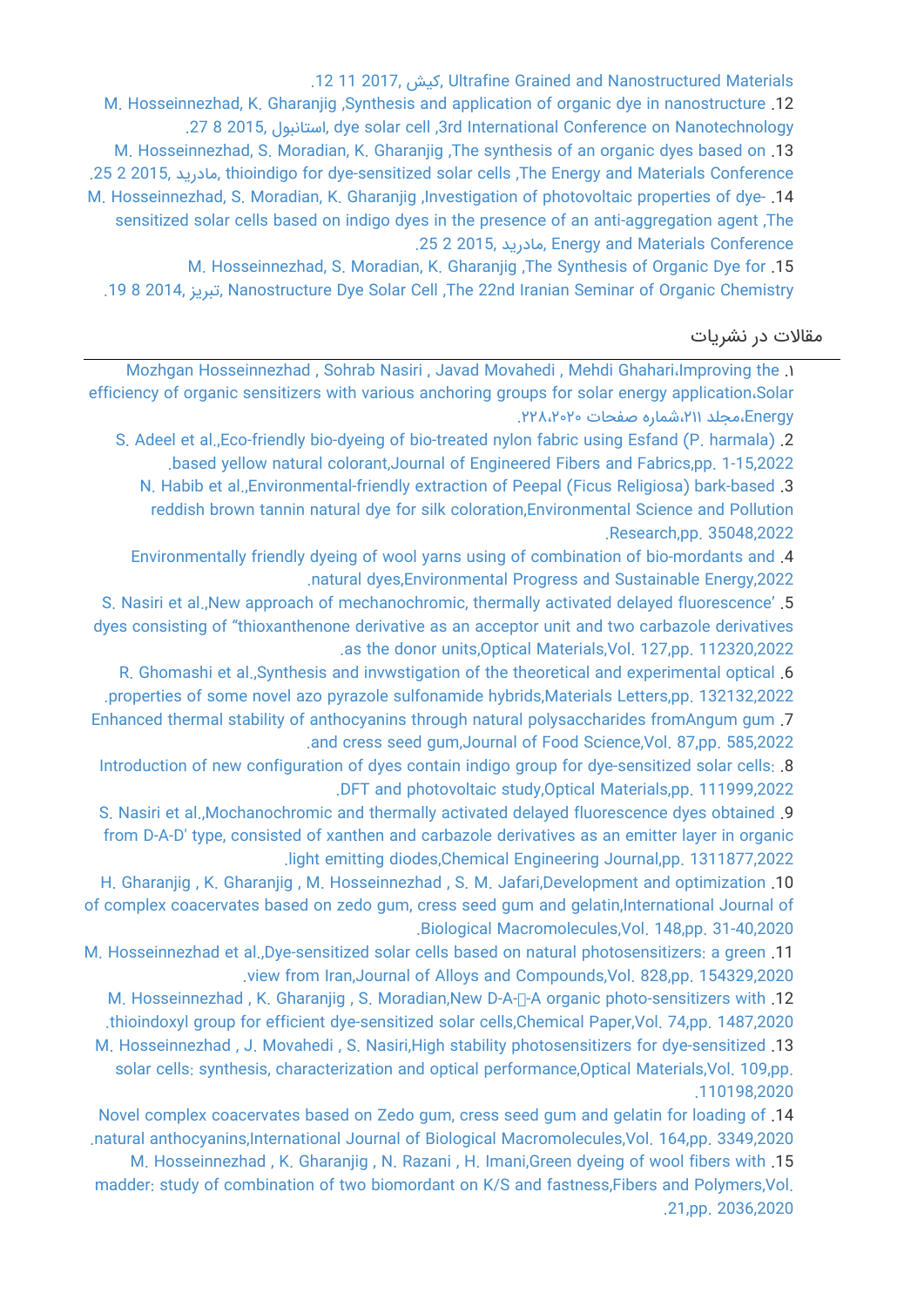[The effect of calcination temperature on the photophysical and mechanical properties of](https://faculty.icrc.ac.ir/mozhgan-hosseinnezhad/fa/articlesInPublications/865/the-effect-of-calcination-temperature-on-the-photophysical-and-mechanical-properties-of-copper-iodide-5-mol-doped-hydroxyapatite) .16 [.copper iodide \(5 mol%\)-doped hydroxyapatite,Optical Materials,Vol. 121,pp. 111559,2020](https://faculty.icrc.ac.ir/mozhgan-hosseinnezhad/fa/articlesInPublications/865/the-effect-of-calcination-temperature-on-the-photophysical-and-mechanical-properties-of-copper-iodide-5-mol-doped-hydroxyapatite)

[M. Hosseinnezhad ,& H. Shaki,Investigation of photovoltaic properties of dye-sensitized solar](https://faculty.icrc.ac.ir/mozhgan-hosseinnezhad/fa/articlesInPublications/530/investigation-of-photovoltaic-properties-of-dye-sensitized-solar-cells-based-on-azo-dyes-contain-various-anchoring-groups) .17 [cells based on azo dyes contain various anchoring groups,Pigment and Resin Technology,Vol.](https://faculty.icrc.ac.ir/mozhgan-hosseinnezhad/fa/articlesInPublications/530/investigation-of-photovoltaic-properties-of-dye-sensitized-solar-cells-based-on-azo-dyes-contain-various-anchoring-groups) [.46,pp. 481,2019](https://faculty.icrc.ac.ir/mozhgan-hosseinnezhad/fa/articlesInPublications/530/investigation-of-photovoltaic-properties-of-dye-sensitized-solar-cells-based-on-azo-dyes-contain-various-anchoring-groups)

[M. Hosseinnezhad,Enhanced Performance of Dye-Sensitized Solar Cells Using](https://faculty.icrc.ac.ir/mozhgan-hosseinnezhad/fa/articlesInPublications/529/enhanced-performance-of-dye-sensitized-solar-cells-using-perovskite-dsscs-tandem-design) .18

[.Perovskite/DSSCs Tandem Design,Journal of Electronic Materials,Vol. 48,pp. 5403,2019](https://faculty.icrc.ac.ir/mozhgan-hosseinnezhad/fa/articlesInPublications/529/enhanced-performance-of-dye-sensitized-solar-cells-using-perovskite-dsscs-tandem-design) [J. Movahedi , H. Haratizadeh , N. Falah , M. Hosseinnezhad,Investigation of effect of](https://faculty.icrc.ac.ir/mozhgan-hosseinnezhad/fa/articlesInPublications/667/investigation-of-effect-of-thiophene-2-acetic-acid-as-an-electron-anchoring-group-for-a-photovoltaic-device) .19

[thiophene-2-acetic acid as an electron anchoring group for a photovoltaic device,Opto-Electronic](https://faculty.icrc.ac.ir/mozhgan-hosseinnezhad/fa/articlesInPublications/667/investigation-of-effect-of-thiophene-2-acetic-acid-as-an-electron-anchoring-group-for-a-photovoltaic-device) [.Review,Vol. 27,pp. 334-338,2019](https://faculty.icrc.ac.ir/mozhgan-hosseinnezhad/fa/articlesInPublications/667/investigation-of-effect-of-thiophene-2-acetic-acid-as-an-electron-anchoring-group-for-a-photovoltaic-device)

[M. Hosseinnezhad, K. Gharanjig, S. Belbasi, S.H. Seied Saadati, M.R. Saeb,The use of sumac](https://faculty.icrc.ac.ir/mozhgan-hosseinnezhad/fa/articlesInPublications/86/the-use-of-sumac-as-a-natural-mordant-in-green-production-of-iranian-carpet) .20 [as a natural mordant in green production of Iranian carpet,Fibers and Polymers,Vol. 19,pp.](https://faculty.icrc.ac.ir/mozhgan-hosseinnezhad/fa/articlesInPublications/86/the-use-of-sumac-as-a-natural-mordant-in-green-production-of-iranian-carpet) [.1908-1912,2018 6 21](https://faculty.icrc.ac.ir/mozhgan-hosseinnezhad/fa/articlesInPublications/86/the-use-of-sumac-as-a-natural-mordant-in-green-production-of-iranian-carpet)

[M. Hosseinnezhad, A. Shadman , B. Rezaee , M. Y. Mohammadi , M.R. Saeb,Tandem organic](https://faculty.icrc.ac.ir/mozhgan-hosseinnezhad/fa/articlesInPublications/87/tandem-organic-dye-sensitized-solar-cells-looking-for-higher-performance-and-durability) .21 [dye-sensitized solar cells: Looking for higher performance and durability,Photonics and](https://faculty.icrc.ac.ir/mozhgan-hosseinnezhad/fa/articlesInPublications/87/tandem-organic-dye-sensitized-solar-cells-looking-for-higher-performance-and-durability) [.nanostructures-fundamentals and applications,Vol. 31,pp. 34-43,2018 4 17](https://faculty.icrc.ac.ir/mozhgan-hosseinnezhad/fa/articlesInPublications/87/tandem-organic-dye-sensitized-solar-cells-looking-for-higher-performance-and-durability)

[M. Hosseinnezhad , S. Rouhani , K. Gharanjig,Extraction and application of natural pigments](https://faculty.icrc.ac.ir/mozhgan-hosseinnezhad/fa/articlesInPublications/88/extraction-and-application-of-natural-pigments-for-fabrication-of-green-dye-sensitized-solar-cells) .22 [for fabrication of green dye-sensitized solar cells,Opto-Electronic Review,Vol. 26,pp.](https://faculty.icrc.ac.ir/mozhgan-hosseinnezhad/fa/articlesInPublications/88/extraction-and-application-of-natural-pigments-for-fabrication-of-green-dye-sensitized-solar-cells) [.165-171,2018 3 12](https://faculty.icrc.ac.ir/mozhgan-hosseinnezhad/fa/articlesInPublications/88/extraction-and-application-of-natural-pigments-for-fabrication-of-green-dye-sensitized-solar-cells)

[M. Hosseinnezhad ,& S. Rouhani,Synthesis and application of new fluorescent dyes in dye-](https://faculty.icrc.ac.ir/mozhgan-hosseinnezhad/fa/articlesInPublications/89/synthesis-and-application-of-new-fluorescent-dyes-in-dye-sensitized-solar-cells) .23 [.sensitized solar cells,Applied Physic A,Vol. 123,pp. 694,2017 11 20](https://faculty.icrc.ac.ir/mozhgan-hosseinnezhad/fa/articlesInPublications/89/synthesis-and-application-of-new-fluorescent-dyes-in-dye-sensitized-solar-cells)

[8M. Hosseinnezhad , K. Gharanjig , S. Moradian , M. R. Saeb,In quest of power conversion](https://faculty.icrc.ac.ir/mozhgan-hosseinnezhad/fa/articlesInPublications/90/in-quest-of-power-conversion-efficiency-in-natural-inspired-dye-sensitized-solar-cells-individual-co-sensitized-or-tandem-configuration-) .24 [efficiency in natural-inspired dye-sensitized solar cells: Individual, co-sensitized or tandem](https://faculty.icrc.ac.ir/mozhgan-hosseinnezhad/fa/articlesInPublications/90/in-quest-of-power-conversion-efficiency-in-natural-inspired-dye-sensitized-solar-cells-individual-co-sensitized-or-tandem-configuration-) [.configuration?,Energy,Vol. 134,pp. 864,2017 10 23](https://faculty.icrc.ac.ir/mozhgan-hosseinnezhad/fa/articlesInPublications/90/in-quest-of-power-conversion-efficiency-in-natural-inspired-dye-sensitized-solar-cells-individual-co-sensitized-or-tandem-configuration-)

[M. Hosseinnezhad , R. Jafari , K. Gharanjig,Characterization of a green and environmentally](https://faculty.icrc.ac.ir/mozhgan-hosseinnezhad/fa/articlesInPublications/92/characterization-of-a-green-and-environmentally-friendly-sensitizer-for-low-cost-dye-sensitized-solar-cells) .25 [friendly sensitizer for low cost dye-sensitized solar cells,Opto-Electronic Review,Vol. 25,pp.](https://faculty.icrc.ac.ir/mozhgan-hosseinnezhad/fa/articlesInPublications/92/characterization-of-a-green-and-environmentally-friendly-sensitizer-for-low-cost-dye-sensitized-solar-cells) [.93,2017 06 15](https://faculty.icrc.ac.ir/mozhgan-hosseinnezhad/fa/articlesInPublications/92/characterization-of-a-green-and-environmentally-friendly-sensitizer-for-low-cost-dye-sensitized-solar-cells)

[6M. Hosseinnezhad , A. Shadman , M. R. Saeb , Y. Mohammadi,A new direction in design](https://faculty.icrc.ac.ir/mozhgan-hosseinnezhad/fa/articlesInPublications/91/a-new-direction-in-design-and-manufacture-of-co-sensitized-dye-solar-cells-toward-concurrent-optimization-of-power-conversion-efficiency) .26 [and manufacture of co-sensitized dye solar cells: toward concurrent optimization of power](https://faculty.icrc.ac.ir/mozhgan-hosseinnezhad/fa/articlesInPublications/91/a-new-direction-in-design-and-manufacture-of-co-sensitized-dye-solar-cells-toward-concurrent-optimization-of-power-conversion-efficiency) [.conversion efficiency,Opto-Electronic Review,Vol. 25,pp. 229,2017](https://faculty.icrc.ac.ir/mozhgan-hosseinnezhad/fa/articlesInPublications/91/a-new-direction-in-design-and-manufacture-of-co-sensitized-dye-solar-cells-toward-concurrent-optimization-of-power-conversion-efficiency)

[M. Hosseinnezhad ,& K. Gharanjig,Investigation of photovoltaic properties of nanostructure](https://faculty.icrc.ac.ir/mozhgan-hosseinnezhad/fa/articlesInPublications/93/investigation-of-photovoltaic-properties-of-nanostructure-indoline-dye-sensitized-solar-cells-using-changes-in-assembling-materials) .27 [indoline dye-sensitized solar cells using changes in assembling materials,Pigment and Resin](https://faculty.icrc.ac.ir/mozhgan-hosseinnezhad/fa/articlesInPublications/93/investigation-of-photovoltaic-properties-of-nanostructure-indoline-dye-sensitized-solar-cells-using-changes-in-assembling-materials) [.Technology,Vol. 46,pp. 393,2017](https://faculty.icrc.ac.ir/mozhgan-hosseinnezhad/fa/articlesInPublications/93/investigation-of-photovoltaic-properties-of-nanostructure-indoline-dye-sensitized-solar-cells-using-changes-in-assembling-materials)

[M. Hosseinnezhad , M. R. Saeb , S. Garshasbi , Y. Mohammadi,Realization of manufacturing](https://faculty.icrc.ac.ir/mozhgan-hosseinnezhad/fa/articlesInPublications/94/realization-of-manufacturing-dye-sensitized-solar-cells-with-possible-maximum-power-conversion-efficiency-and-durability) .28 [dye-sensitized solar cells with possible maximum power conversion efficiency and](https://faculty.icrc.ac.ir/mozhgan-hosseinnezhad/fa/articlesInPublications/94/realization-of-manufacturing-dye-sensitized-solar-cells-with-possible-maximum-power-conversion-efficiency-and-durability) [.durability,Solar Energy,Vol. 149,pp. 314,2017](https://faculty.icrc.ac.ir/mozhgan-hosseinnezhad/fa/articlesInPublications/94/realization-of-manufacturing-dye-sensitized-solar-cells-with-possible-maximum-power-conversion-efficiency-and-durability)

[M. Hosseinnezhad , A. Khosravi , K. Gharanjig , S. Moradian,The comparison of spectra and](https://faculty.icrc.ac.ir/mozhgan-hosseinnezhad/fa/articlesInPublications/100/the-comparison-of-spectra-and-dyeing-properties-of-new-azonaphthalimide-with-analogues-azobenzene-dyes-on-natural-and-synthetic-polymers) .29 [dyeing properties of new azonaphthalimide with analogues azobenzene dyes on natural and](https://faculty.icrc.ac.ir/mozhgan-hosseinnezhad/fa/articlesInPublications/100/the-comparison-of-spectra-and-dyeing-properties-of-new-azonaphthalimide-with-analogues-azobenzene-dyes-on-natural-and-synthetic-polymers) [.synthetic polymers,Arabian Journal of Chemistry,Vol. 10,pp. S3284,2017](https://faculty.icrc.ac.ir/mozhgan-hosseinnezhad/fa/articlesInPublications/100/the-comparison-of-spectra-and-dyeing-properties-of-new-azonaphthalimide-with-analogues-azobenzene-dyes-on-natural-and-synthetic-polymers)

[M. Hosseinnezhad,Cosensitization with vat-based organic dyes for enhanced spectral](https://faculty.icrc.ac.ir/mozhgan-hosseinnezhad/fa/articlesInPublications/99/cosensitization-with-vat-based-organic-dyes-for-enhanced-spectral-response-of-dye-sensitized-solar-cells) .30 [.response of dye-sensitized solar cells,Journal of Electronic Materials,Vol. 46,pp. 2290,2017](https://faculty.icrc.ac.ir/mozhgan-hosseinnezhad/fa/articlesInPublications/99/cosensitization-with-vat-based-organic-dyes-for-enhanced-spectral-response-of-dye-sensitized-solar-cells) [M. Hosseinnezhad ,& S. Rouhani,Charactristics of nanostructure dye-sensitized solar cells](https://faculty.icrc.ac.ir/mozhgan-hosseinnezhad/fa/articlesInPublications/97/charactristics-of-nanostructure-dye-sensitized-solar-cells-using-food-dyes) .31 [.using food dyes,Opto-Electronic Review,Vol. 24,pp. 34,2016](https://faculty.icrc.ac.ir/mozhgan-hosseinnezhad/fa/articlesInPublications/97/charactristics-of-nanostructure-dye-sensitized-solar-cells-using-food-dyes)

[M. Hosseinnezhad,A series of new organic sensitisers for dye-sensitised solar cells,Pigment](https://faculty.icrc.ac.ir/mozhgan-hosseinnezhad/fa/articlesInPublications/98/a-series-of-new-organic-sensitisers-for-dye-sensitised-solar-cells) .32 [.and Resin Technology,Vol. 45,pp. 234,2016](https://faculty.icrc.ac.ir/mozhgan-hosseinnezhad/fa/articlesInPublications/98/a-series-of-new-organic-sensitisers-for-dye-sensitised-solar-cells)

[M. Hosseinnezhad,Investigation of photocurrent generation in dye sensitized solar cells](https://faculty.icrc.ac.ir/mozhgan-hosseinnezhad/fa/articlesInPublications/96/investigation-of-photocurrent-generation-in-dye-sensitized-solar-cells-based-on-nanostructured-zno-electrodes) .33 [.based on nanostructured ZnO electrodes,Materials Technology,Vol. 31,pp. 24,2016](https://faculty.icrc.ac.ir/mozhgan-hosseinnezhad/fa/articlesInPublications/96/investigation-of-photocurrent-generation-in-dye-sensitized-solar-cells-based-on-nanostructured-zno-electrodes)

[M. Hosseinnezhad,Improvement performance of dye sensitized solar cells from co-](https://faculty.icrc.ac.ir/mozhgan-hosseinnezhad/fa/articlesInPublications/95/improvement-performance-of-dye-sensitized-solar-cells-from-co-sensitization-of-tio2-electrode-with-organic-dyes-based-on-indigo-and-thioindigo) .34 [sensitization of TiO2 electrode with organic dyes based on indigo and thioindigo,Materials](https://faculty.icrc.ac.ir/mozhgan-hosseinnezhad/fa/articlesInPublications/95/improvement-performance-of-dye-sensitized-solar-cells-from-co-sensitization-of-tio2-electrode-with-organic-dyes-based-on-indigo-and-thioindigo) [.Technology,Vol. 31,pp. 348,2016](https://faculty.icrc.ac.ir/mozhgan-hosseinnezhad/fa/articlesInPublications/95/improvement-performance-of-dye-sensitized-solar-cells-from-co-sensitization-of-tio2-electrode-with-organic-dyes-based-on-indigo-and-thioindigo)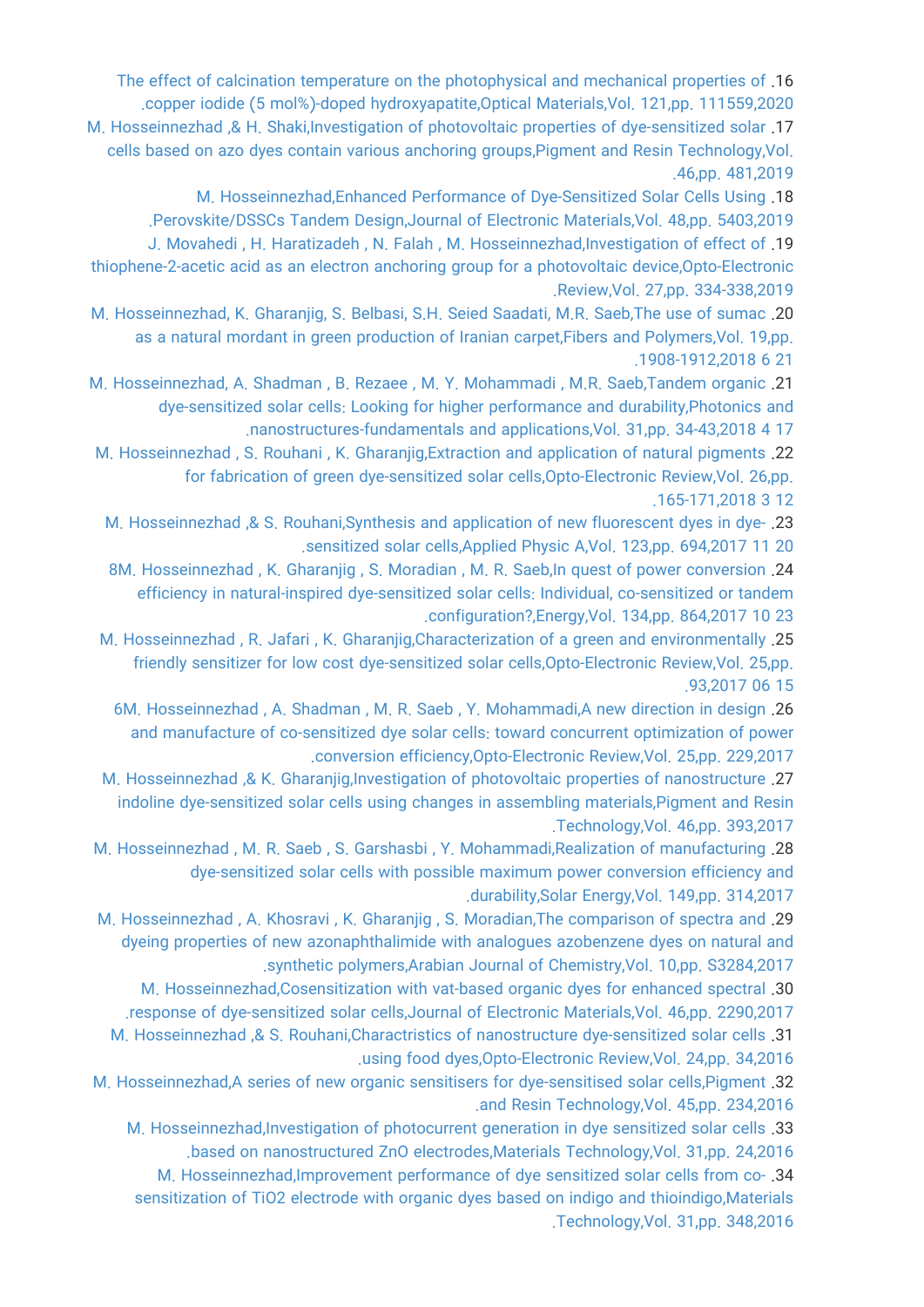[M. Hosseinnezhad , S. Moradian , K. Gharanjig,Fruit extract dyes as photosensitizers in solar](https://faculty.icrc.ac.ir/mozhgan-hosseinnezhad/fa/articlesInPublications/101/fruit-extract-dyes-as-photosensitizers-in-solar-cells) .35 [.cells,Current Science,Vol. 109,pp. 953,2015](https://faculty.icrc.ac.ir/mozhgan-hosseinnezhad/fa/articlesInPublications/101/fruit-extract-dyes-as-photosensitizers-in-solar-cells)

[M. Hosseinnezhad , S. Moradian , K. Gharanjig,Novel organic dyes based on thioindigo for](https://faculty.icrc.ac.ir/mozhgan-hosseinnezhad/fa/articlesInPublications/102/novel-organic-dyes-based-on-thioindigo-for-dye-sensitized-solar-cells) .36 [.dye-sensitized solar cells,Dyes and Pigments,Vol. 123,pp. 147,2015](https://faculty.icrc.ac.ir/mozhgan-hosseinnezhad/fa/articlesInPublications/102/novel-organic-dyes-based-on-thioindigo-for-dye-sensitized-solar-cells)

[K. Gharanjig ,& M. Hosseinnezhad,Effect of substituents moiety in organic sensitiser based](https://faculty.icrc.ac.ir/mozhgan-hosseinnezhad/fa/articlesInPublications/103/effect-of-substituents-moiety-in-organic-sensitiser-based-on-carbazole-on-the-performance-of-nanostructure-dye-sensitised-solar-cells) .37 [on carbazole on the performance of nanostructure dye-sensitised solar cells,Pigment and Resin](https://faculty.icrc.ac.ir/mozhgan-hosseinnezhad/fa/articlesInPublications/103/effect-of-substituents-moiety-in-organic-sensitiser-based-on-carbazole-on-the-performance-of-nanostructure-dye-sensitised-solar-cells) [.Technology,Vol. 44,pp. 292,2015](https://faculty.icrc.ac.ir/mozhgan-hosseinnezhad/fa/articlesInPublications/103/effect-of-substituents-moiety-in-organic-sensitiser-based-on-carbazole-on-the-performance-of-nanostructure-dye-sensitised-solar-cells)

[M. Hosseinnezhad , K. Gharanjig , S. Moradian,Effect of anti-aggregation agent on](https://faculty.icrc.ac.ir/mozhgan-hosseinnezhad/fa/articlesInPublications/104/effect-of-anti-aggregation-agent-on-photovoltaic-performance-of-indoline-sensitized-solar-cells) .38 [photovoltaic performance of indoline sensitized solar cells,Materials Technology,Vol. 30,pp.](https://faculty.icrc.ac.ir/mozhgan-hosseinnezhad/fa/articlesInPublications/104/effect-of-anti-aggregation-agent-on-photovoltaic-performance-of-indoline-sensitized-solar-cells) [.189,2015](https://faculty.icrc.ac.ir/mozhgan-hosseinnezhad/fa/articlesInPublications/104/effect-of-anti-aggregation-agent-on-photovoltaic-performance-of-indoline-sensitized-solar-cells)

[M. Hosseinnezhad , S. Moradian , K. Gharanjig,Investigation of effect of anti-aggregation](https://faculty.icrc.ac.ir/mozhgan-hosseinnezhad/fa/articlesInPublications/105/investigation-of-effect-of-anti-aggregation-agent-on-the-performance-of-nanostructure-dye-sensitized-solar-cells) .39 [agent on the performance of nanostructure dye-sensitized solar cells,Opto-Electronic Review,Vol.](https://faculty.icrc.ac.ir/mozhgan-hosseinnezhad/fa/articlesInPublications/105/investigation-of-effect-of-anti-aggregation-agent-on-the-performance-of-nanostructure-dye-sensitized-solar-cells) [.23,pp. 126,2015](https://faculty.icrc.ac.ir/mozhgan-hosseinnezhad/fa/articlesInPublications/105/investigation-of-effect-of-anti-aggregation-agent-on-the-performance-of-nanostructure-dye-sensitized-solar-cells)

[M. Hosseinnezhad , S. Moradian , K. Gharanjig , F. Afshar Taromi,Synthesis and](https://faculty.icrc.ac.ir/mozhgan-hosseinnezhad/fa/articlesInPublications/108/synthesis-and-characterization-of-eight-organic-dyes-for-dye-sensitized-solar-cells) .40

[Characterization of Eight Organic Dyes for Dye-Sensitized Solar Cells,Materials Technology,Vol.](https://faculty.icrc.ac.ir/mozhgan-hosseinnezhad/fa/articlesInPublications/108/synthesis-and-characterization-of-eight-organic-dyes-for-dye-sensitized-solar-cells) [.29,pp. 112,2014](https://faculty.icrc.ac.ir/mozhgan-hosseinnezhad/fa/articlesInPublications/108/synthesis-and-characterization-of-eight-organic-dyes-for-dye-sensitized-solar-cells)

[S. Rouhani , K. Gharanjig , M. Hosseinnezhad,Facile synthesis of 4-nitro-N-substituted-1,8-](https://faculty.icrc.ac.ir/mozhgan-hosseinnezhad/fa/articlesInPublications/106/facile-synthesis-of-4-nitro-n-substituted-1-8-naphthalimide-derivatives-using-ultrasound-in-aqueous-media) .41 [naphthalimide derivatives using ultrasound in aqueous media,Green Chemistry Letters and](https://faculty.icrc.ac.ir/mozhgan-hosseinnezhad/fa/articlesInPublications/106/facile-synthesis-of-4-nitro-n-substituted-1-8-naphthalimide-derivatives-using-ultrasound-in-aqueous-media) [.Reviews,Vol. 7,pp. 174,2014](https://faculty.icrc.ac.ir/mozhgan-hosseinnezhad/fa/articlesInPublications/106/facile-synthesis-of-4-nitro-n-substituted-1-8-naphthalimide-derivatives-using-ultrasound-in-aqueous-media)

[M. Hosseinnezhad , S. Moradian , K. Gharanjig,Synthesis and Characterization of Two New](https://faculty.icrc.ac.ir/mozhgan-hosseinnezhad/fa/articlesInPublications/107/synthesis-and-characterization-of-two-new-organic-dyes-for-dye-sensitized-solar-cells) .42 [.Organic Dyes for Dye-Sensitized Solar Cells,Synthetic Communications,Vol. 44,pp. 1,2014](https://faculty.icrc.ac.ir/mozhgan-hosseinnezhad/fa/articlesInPublications/107/synthesis-and-characterization-of-two-new-organic-dyes-for-dye-sensitized-solar-cells)

[M. Hosseinnezhad , A. Khosravi , K. Gharanjig , S. Moradian,Synthesis of some monoazo](https://faculty.icrc.ac.ir/mozhgan-hosseinnezhad/fa/articlesInPublications/109/synthesis-of-some-monoazo-acid-dyes-based-on-naphthalimides) .43 [.acid dyes based on naphthalimides,Asian Journal of Chemistry,Vol. 21,pp. 4812,2009](https://faculty.icrc.ac.ir/mozhgan-hosseinnezhad/fa/articlesInPublications/109/synthesis-of-some-monoazo-acid-dyes-based-on-naphthalimides)

.۴۴ [حبیب االله بهمن، کمال¬الدین قرنجیگ، شهره روحانی، آرش تحویلی، مژگان حسین¬نژاد، هومن ایمانی،](https://faculty.icrc.ac.ir/mozhgan-hosseinnezhad/fa/articlesInPublications/739/%D8%A8%D9%87%DB%8C%D9%86%D9%87-%D8%B3%D8%A7%D8%B2%DB%8C-%D8%A7%D8%B3%D8%AA%D8%AE%D8%B1%D8%A7%D8%AC-%D9%85%D9%88%D8%A7%D8%AF-%D8%B1%D9%86%DA%AF%D8%B2%D8%A7%DB%8C-%D8%B1%D9%88%D9%86%D8%A7%D8%B3-%D8%A8%D9%87-%D8%B1%D9%88%D8%B4-%D8%B3%D8%B7%D8%AD-%D9%BE%D8%A7%D8%B3%D8%AE-%D9%88-%D8%A8%D8%B1%D8%B1%D8%B3%DB%8C-%D8%AE%D9%88%D8%A7%D8%B5-%D8%B1%D9%86%DA%AF%D8%B1%D8%B2%DB%8C) [علیرضا محمودی نهاوندی،بهینه¬سازی استخراج مواد رنگزای روناس به روش سطح پاسخ و بررسی خواص](https://faculty.icrc.ac.ir/mozhgan-hosseinnezhad/fa/articlesInPublications/739/%D8%A8%D9%87%DB%8C%D9%86%D9%87-%D8%B3%D8%A7%D8%B2%DB%8C-%D8%A7%D8%B3%D8%AA%D8%AE%D8%B1%D8%A7%D8%AC-%D9%85%D9%88%D8%A7%D8%AF-%D8%B1%D9%86%DA%AF%D8%B2%D8%A7%DB%8C-%D8%B1%D9%88%D9%86%D8%A7%D8%B3-%D8%A8%D9%87-%D8%B1%D9%88%D8%B4-%D8%B3%D8%B7%D8%AD-%D9%BE%D8%A7%D8%B3%D8%AE-%D9%88-%D8%A8%D8%B1%D8%B1%D8%B3%DB%8C-%D8%AE%D9%88%D8%A7%D8%B5-%D8%B1%D9%86%DA%AF%D8%B1%D8%B2%DB%8C) [رنگرزی،علوم و فناوری رنگ،مجلد ،۱۴شماره صفحات .۸۳،۱۳۹۹](https://faculty.icrc.ac.ir/mozhgan-hosseinnezhad/fa/articlesInPublications/739/%D8%A8%D9%87%DB%8C%D9%86%D9%87-%D8%B3%D8%A7%D8%B2%DB%8C-%D8%A7%D8%B3%D8%AA%D8%AE%D8%B1%D8%A7%D8%AC-%D9%85%D9%88%D8%A7%D8%AF-%D8%B1%D9%86%DA%AF%D8%B2%D8%A7%DB%8C-%D8%B1%D9%88%D9%86%D8%A7%D8%B3-%D8%A8%D9%87-%D8%B1%D9%88%D8%B4-%D8%B3%D8%B7%D8%AD-%D9%BE%D8%A7%D8%B3%D8%AE-%D9%88-%D8%A8%D8%B1%D8%B1%D8%B3%DB%8C-%D8%AE%D9%88%D8%A7%D8%B5-%D8%B1%D9%86%DA%AF%D8%B1%D8%B2%DB%8C)

.۴۵ [مژگان حسین نژاد و کمال الدین قرنجیگ،بررسی اثر اگروه های الکترون گیرنده مواد رنگزا بر عملکرد سلول](https://faculty.icrc.ac.ir/mozhgan-hosseinnezhad/fa/articlesInPublications/126/%D8%A8%D8%B1%D8%B1%D8%B3%DB%8C-%D8%A7%D8%AB%D8%B1-%D8%A7%DA%AF%D8%B1%D9%88%D9%87-%D9%87%D8%A7%DB%8C-%D8%A7%D9%84%DA%A9%D8%AA%D8%B1%D9%88%D9%86-%DA%AF%DB%8C%D8%B1%D9%86%D8%AF%D9%87-%D9%85%D9%88%D8%A7%D8%AF-%D8%B1%D9%86%DA%AF%D8%B2%D8%A7-%D8%A8%D8%B1-%D8%B9%D9%85%D9%84%DA%A9%D8%B1%D8%AF-%D8%B3%D9%84%D9%88%D9%84-%D8%AE%D9%88%D8%B1%D8%B4%DB%8C%D8%AF%DB%8C-%D8%B1%D9%86%DA%AF%D8%AF%D8%A7%D9%86%D9%87-%D8%A7%DB%8C) [خورشیدی رنگدانه ای،نشریه علمی پژوهشی شیمی و مهندسی شیمی ایران،مجلد ،۳۶شماره صفحات .۲۰۶،۱۳۹۶](https://faculty.icrc.ac.ir/mozhgan-hosseinnezhad/fa/articlesInPublications/126/%D8%A8%D8%B1%D8%B1%D8%B3%DB%8C-%D8%A7%D8%AB%D8%B1-%D8%A7%DA%AF%D8%B1%D9%88%D9%87-%D9%87%D8%A7%DB%8C-%D8%A7%D9%84%DA%A9%D8%AA%D8%B1%D9%88%D9%86-%DA%AF%DB%8C%D8%B1%D9%86%D8%AF%D9%87-%D9%85%D9%88%D8%A7%D8%AF-%D8%B1%D9%86%DA%AF%D8%B2%D8%A7-%D8%A8%D8%B1-%D8%B9%D9%85%D9%84%DA%A9%D8%B1%D8%AF-%D8%B3%D9%84%D9%88%D9%84-%D8%AE%D9%88%D8%B1%D8%B4%DB%8C%D8%AF%DB%8C-%D8%B1%D9%86%DA%AF%D8%AF%D8%A7%D9%86%D9%87-%D8%A7%DB%8C) .۴۶ [مژگان حسین نژاد , سیامک مرادیان , کمال الدین قرنجیگ،بررسی خواص فوتوولتائیک سلول های خورشیدی](https://faculty.icrc.ac.ir/mozhgan-hosseinnezhad/fa/articlesInPublications/127/%D8%A8%D8%B1%D8%B1%D8%B3%DB%8C-%D8%AE%D9%88%D8%A7%D8%B5-%D9%81%D9%88%D8%AA%D9%88%D9%88%D9%84%D8%AA%D8%A7%D8%A6%DB%8C%DA%A9-%D8%B3%D9%84%D9%88%D9%84-%D9%87%D8%A7%DB%8C-%D8%AE%D9%88%D8%B1%D8%B4%DB%8C%D8%AF%DB%8C-%D8%AD%D8%B3%D8%A7%D8%B3-%D8%B4%D8%AF%D9%87-%D8%A8%D9%87-%D9%85%D9%88%D8%A7%D8%AF-%D8%B1%D9%86%DA%AF%D8%B2%D8%A7%DB%8C-%D8%A7%DB%8C%D9%86%D8%AF%DB%8C%DA%AF%D9%88%D8%A6%DB%8C%D8%AF%DB%8C-%D8%AF%D8%B1-%D8%AD%D8%B6%D9%88%D8%B1-%DB%8C%DA%A9-%D8%B9%D8%A7%D9%85%D9%84-%D8%B6%D8%AF-%D8%AA%D8%AC%D9%85%D8%B9) [حساس شده به مواد رنگزای ایندیگوئیدی در حضور یک عامل ضد تجمع،نشریه علمی مواد پیشرفته و پوشش](https://faculty.icrc.ac.ir/mozhgan-hosseinnezhad/fa/articlesInPublications/127/%D8%A8%D8%B1%D8%B1%D8%B3%DB%8C-%D8%AE%D9%88%D8%A7%D8%B5-%D9%81%D9%88%D8%AA%D9%88%D9%88%D9%84%D8%AA%D8%A7%D8%A6%DB%8C%DA%A9-%D8%B3%D9%84%D9%88%D9%84-%D9%87%D8%A7%DB%8C-%D8%AE%D9%88%D8%B1%D8%B4%DB%8C%D8%AF%DB%8C-%D8%AD%D8%B3%D8%A7%D8%B3-%D8%B4%D8%AF%D9%87-%D8%A8%D9%87-%D9%85%D9%88%D8%A7%D8%AF-%D8%B1%D9%86%DA%AF%D8%B2%D8%A7%DB%8C-%D8%A7%DB%8C%D9%86%D8%AF%DB%8C%DA%AF%D9%88%D8%A6%DB%8C%D8%AF%DB%8C-%D8%AF%D8%B1-%D8%AD%D8%B6%D9%88%D8%B1-%DB%8C%DA%A9-%D8%B9%D8%A7%D9%85%D9%84-%D8%B6%D8%AF-%D8%AA%D8%AC%D9%85%D8%B9) های نوین،مجلد ۱۶،شماره صفحات ۱۳۹۵،۵۰۱۳۹۵.

.۴۷ [مژگان حسین نژاد و کمال الدین قرنجیگ،مطالعه اثر الکترولیت بر عملکرد سلول حساس شده به مواد رنگزا بر](https://faculty.icrc.ac.ir/mozhgan-hosseinnezhad/fa/articlesInPublications/125/%D9%85%D8%B7%D8%A7%D9%84%D8%B9%D9%87-%D8%A7%D8%AB%D8%B1-%D8%A7%D9%84%DA%A9%D8%AA%D8%B1%D9%88%D9%84%DB%8C%D8%AA-%D8%A8%D8%B1-%D8%B9%D9%85%D9%84%DA%A9%D8%B1%D8%AF-%D8%B3%D9%84%D9%88%D9%84-%D8%AD%D8%B3%D8%A7%D8%B3-%D8%B4%D8%AF%D9%87-%D8%A8%D9%87-%D9%85%D9%88%D8%A7%D8%AF-%D8%B1%D9%86%DA%AF%D8%B2%D8%A7-%D8%A8%D8%B1-%D9%BE%D8%A7%DB%8C%D9%87-%D9%85%D9%88%D8%A7%D8%AF-%D8%B1%D9%86%DA%AF%D8%B2%D8%A7%DB%8C-%D8%A7%DB%8C%D9%86%D8%AF%D9%88%D9%84%DB%8C%D9%86%DB%8C) پایه مواد رنگزای ایندولینی،نشریه علمی پژوهشی مواد و فناوری های پیشرفته،مجلد ۵،شماره صفحات ۱۱،۱۳۹۵. .۴۸ [مژگان حسین نژاد , سیامک مرادیان , کمال الدین قرنجیگ،بررسی خواص فوتوولتائیک سلول های خورشیدی](https://faculty.icrc.ac.ir/mozhgan-hosseinnezhad/fa/articlesInPublications/124/%D8%A8%D8%B1%D8%B1%D8%B3%DB%8C-%D8%AE%D9%88%D8%A7%D8%B5-%D9%81%D9%88%D8%AA%D9%88%D9%88%D9%84%D8%AA%D8%A7%D8%A6%DB%8C%DA%A9-%D8%B3%D9%84%D9%88%D9%84-%D9%87%D8%A7%DB%8C-%D8%AE%D9%88%D8%B1%D8%B4%DB%8C%D8%AF%DB%8C-%D8%A8%D8%B1-%D9%BE%D8%A7%DB%8C%D9%87-%D9%85%D8%AE%D9%84%D9%88%D8%B7-%D9%85%D9%88%D8%A7%D8%AF-%D8%B1%D9%86%DA%AF%D8%B2%D8%A7%DB%8C-%D8%A7%DB%8C%D9%86%D8%AF%D9%88%D9%84%DB%8C%D9%86%DB%8C) [بر پایه مخلوط مواد رنگزای ایندولینی،نشریه علمی پژوهشی علوم و فناوری رنگ،مجلد ،۹شماره صفحات](https://faculty.icrc.ac.ir/mozhgan-hosseinnezhad/fa/articlesInPublications/124/%D8%A8%D8%B1%D8%B1%D8%B3%DB%8C-%D8%AE%D9%88%D8%A7%D8%B5-%D9%81%D9%88%D8%AA%D9%88%D9%88%D9%84%D8%AA%D8%A7%D8%A6%DB%8C%DA%A9-%D8%B3%D9%84%D9%88%D9%84-%D9%87%D8%A7%DB%8C-%D8%AE%D9%88%D8%B1%D8%B4%DB%8C%D8%AF%DB%8C-%D8%A8%D8%B1-%D9%BE%D8%A7%DB%8C%D9%87-%D9%85%D8%AE%D9%84%D9%88%D8%B7-%D9%85%D9%88%D8%A7%D8%AF-%D8%B1%D9%86%DA%AF%D8%B2%D8%A7%DB%8C-%D8%A7%DB%8C%D9%86%D8%AF%D9%88%D9%84%DB%8C%D9%86%DB%8C) [.۳۰۷،۱۳۹۴](https://faculty.icrc.ac.ir/mozhgan-hosseinnezhad/fa/articlesInPublications/124/%D8%A8%D8%B1%D8%B1%D8%B3%DB%8C-%D8%AE%D9%88%D8%A7%D8%B5-%D9%81%D9%88%D8%AA%D9%88%D9%88%D9%84%D8%AA%D8%A7%D8%A6%DB%8C%DA%A9-%D8%B3%D9%84%D9%88%D9%84-%D9%87%D8%A7%DB%8C-%D8%AE%D9%88%D8%B1%D8%B4%DB%8C%D8%AF%DB%8C-%D8%A8%D8%B1-%D9%BE%D8%A7%DB%8C%D9%87-%D9%85%D8%AE%D9%84%D9%88%D8%B7-%D9%85%D9%88%D8%A7%D8%AF-%D8%B1%D9%86%DA%AF%D8%B2%D8%A7%DB%8C-%D8%A7%DB%8C%D9%86%D8%AF%D9%88%D9%84%DB%8C%D9%86%DB%8C)

.۴۹ [مژگان حسین نژاد , کمال الدین قرنجیگ , سیامک مرادیان،سنتز دو ماده رنگزای جدید بر پایه ایندولین و](https://faculty.icrc.ac.ir/mozhgan-hosseinnezhad/fa/articlesInPublications/123/%D8%B3%D9%86%D8%AA%D8%B2-%D8%AF%D9%88-%D9%85%D8%A7%D8%AF%D9%87-%D8%B1%D9%86%DA%AF%D8%B2%D8%A7%DB%8C-%D8%AC%D8%AF%DB%8C%D8%AF-%D8%A8%D8%B1-%D9%BE%D8%A7%DB%8C%D9%87-%D8%A7%DB%8C%D9%86%D8%AF%D9%88%D9%84%DB%8C%D9%86-%D9%88-%D8%A8%D8%B1%D8%B1%D8%B3%DB%8C-%D8%AE%D9%88%D8%A7%D8%B5-%D9%81%D9%88%D8%AA%D9%88%D9%88%D9%84%D8%AA%D8%A7%DB%8C%DB%8C-%D8%A2%D9%86%D9%87%D8%A7) بررسی خواص فوتوولتایی آنها،نشریه علمی پژوهشی مواد پیشرفته و پوشش های نوین،مجلد ۴،شماره صفحات [.۳۹،۱۳۹۴](https://faculty.icrc.ac.ir/mozhgan-hosseinnezhad/fa/articlesInPublications/123/%D8%B3%D9%86%D8%AA%D8%B2-%D8%AF%D9%88-%D9%85%D8%A7%D8%AF%D9%87-%D8%B1%D9%86%DA%AF%D8%B2%D8%A7%DB%8C-%D8%AC%D8%AF%DB%8C%D8%AF-%D8%A8%D8%B1-%D9%BE%D8%A7%DB%8C%D9%87-%D8%A7%DB%8C%D9%86%D8%AF%D9%88%D9%84%DB%8C%D9%86-%D9%88-%D8%A8%D8%B1%D8%B1%D8%B3%DB%8C-%D8%AE%D9%88%D8%A7%D8%B5-%D9%81%D9%88%D8%AA%D9%88%D9%88%D9%84%D8%AA%D8%A7%DB%8C%DB%8C-%D8%A2%D9%86%D9%87%D8%A7)

.۵۰ [۲۳ , مژگان حسین نژاد , سیامک مرادیان کمال الدین قرنجیگ،سنتز و کاربرد یک ماده رنگزای دیسپرس جدید](https://faculty.icrc.ac.ir/mozhgan-hosseinnezhad/fa/articlesInPublications/128/%D8%B3%D9%86%D8%AA%D8%B2-%D9%88-%DA%A9%D8%A7%D8%B1%D8%A8%D8%B1%D8%AF-%DB%8C%DA%A9-%D9%85%D8%A7%D8%AF%D9%87-%D8%B1%D9%86%DA%AF%D8%B2%D8%A7%DB%8C-%D8%AF%DB%8C%D8%B3%D9%BE%D8%B1%D8%B3-%D8%AC%D8%AF%DB%8C%D8%AF-%D8%A8%D8%B1-%D9%BE%D8%A7%DB%8C%D9%87-%D8%A7%DB%8C%D9%86%D8%AF%D9%88%D9%84%DB%8C%D9%86-%D8%A8%D8%B1-%D8%B1%D9%88%DB%8C-%D8%A7%D9%84%DB%8C%D8%A7%D9%81-%D9%BE%D9%84%DB%8C-%D8%A7%D8%B3%D8%AA%D8%B1) [بر پایه ایندولین بر روی الیاف پلی استر،نشریه علمی پژوهشی علوم و فناوری رنگ،مجلد ،۷شماره صفحات](https://faculty.icrc.ac.ir/mozhgan-hosseinnezhad/fa/articlesInPublications/128/%D8%B3%D9%86%D8%AA%D8%B2-%D9%88-%DA%A9%D8%A7%D8%B1%D8%A8%D8%B1%D8%AF-%DB%8C%DA%A9-%D9%85%D8%A7%D8%AF%D9%87-%D8%B1%D9%86%DA%AF%D8%B2%D8%A7%DB%8C-%D8%AF%DB%8C%D8%B3%D9%BE%D8%B1%D8%B3-%D8%AC%D8%AF%DB%8C%D8%AF-%D8%A8%D8%B1-%D9%BE%D8%A7%DB%8C%D9%87-%D8%A7%DB%8C%D9%86%D8%AF%D9%88%D9%84%DB%8C%D9%86-%D8%A8%D8%B1-%D8%B1%D9%88%DB%8C-%D8%A7%D9%84%DB%8C%D8%A7%D9%81-%D9%BE%D9%84%DB%8C-%D8%A7%D8%B3%D8%AA%D8%B1) [.۶۱،۱۳۹۲](https://faculty.icrc.ac.ir/mozhgan-hosseinnezhad/fa/articlesInPublications/128/%D8%B3%D9%86%D8%AA%D8%B2-%D9%88-%DA%A9%D8%A7%D8%B1%D8%A8%D8%B1%D8%AF-%DB%8C%DA%A9-%D9%85%D8%A7%D8%AF%D9%87-%D8%B1%D9%86%DA%AF%D8%B2%D8%A7%DB%8C-%D8%AF%DB%8C%D8%B3%D9%BE%D8%B1%D8%B3-%D8%AC%D8%AF%DB%8C%D8%AF-%D8%A8%D8%B1-%D9%BE%D8%A7%DB%8C%D9%87-%D8%A7%DB%8C%D9%86%D8%AF%D9%88%D9%84%DB%8C%D9%86-%D8%A8%D8%B1-%D8%B1%D9%88%DB%8C-%D8%A7%D9%84%DB%8C%D8%A7%D9%81-%D9%BE%D9%84%DB%8C-%D8%A7%D8%B3%D8%AA%D8%B1)

.۵۱ [مژگان حسین نژاد، سیامک مرادیان، کمال الدین قرنجیگ،سنتز و کاربرد یک ماده رنگزای دیسپرس جدید بر](https://faculty.icrc.ac.ir/mozhgan-hosseinnezhad/fa/articlesInPublications/122/%D8%B3%D9%86%D8%AA%D8%B2-%D9%88-%DA%A9%D8%A7%D8%B1%D8%A8%D8%B1%D8%AF-%DB%8C%DA%A9-%D9%85%D8%A7%D8%AF%D9%87-%D8%B1%D9%86%DA%AF%D8%B2%D8%A7%DB%8C-%D8%AF%DB%8C%D8%B3%D9%BE%D8%B1%D8%B3-%D8%AC%D8%AF%DB%8C%D8%AF-%D8%A8%D8%B1-%D9%BE%D8%A7%DB%8C%D9%87-%D8%A7%DB%8C%D9%86%D8%AF%D9%88%D9%84%DB%8C%D9%86-%D8%A8%D8%B1-%D8%B1%D9%88%DB%8C-%D8%A7%D9%84%DB%8C%D8%A7%D9%81-%D9%BE%D9%84%DB%8C-%D8%A7%D8%B3%D8%AA%D8%B1) [پایه ایندولین بر روی الیاف پلی استر،علوم و فناوری رنگ،مجلد ،۷شماره صفحات .۶۱،۱۳۹۲](https://faculty.icrc.ac.ir/mozhgan-hosseinnezhad/fa/articlesInPublications/122/%D8%B3%D9%86%D8%AA%D8%B2-%D9%88-%DA%A9%D8%A7%D8%B1%D8%A8%D8%B1%D8%AF-%DB%8C%DA%A9-%D9%85%D8%A7%D8%AF%D9%87-%D8%B1%D9%86%DA%AF%D8%B2%D8%A7%DB%8C-%D8%AF%DB%8C%D8%B3%D9%BE%D8%B1%D8%B3-%D8%AC%D8%AF%DB%8C%D8%AF-%D8%A8%D8%B1-%D9%BE%D8%A7%DB%8C%D9%87-%D8%A7%DB%8C%D9%86%D8%AF%D9%88%D9%84%DB%8C%D9%86-%D8%A8%D8%B1-%D8%B1%D9%88%DB%8C-%D8%A7%D9%84%DB%8C%D8%A7%D9%81-%D9%BE%D9%84%DB%8C-%D8%A7%D8%B3%D8%AA%D8%B1)

.۵۲ [بررسی انحلال و خواص رنگرزی یک ماده رنگزای دیسپرس در حضور مواد پراکنش کننده زیست سازگار](https://faculty.icrc.ac.ir/mozhgan-hosseinnezhad/fa/articlesInPublications/129/%D8%A8%D8%B1%D8%B1%D8%B3%DB%8C-%D8%A7%D9%86%D8%AD%D9%84%D8%A7%D9%84-%D9%88-%D8%AE%D9%88%D8%A7%D8%B5-%D8%B1%D9%86%DA%AF%D8%B1%D8%B2%DB%8C-%DB%8C%DA%A9-%D9%85%D8%A7%D8%AF%D9%87-%D8%B1%D9%86%DA%AF%D8%B2%D8%A7%DB%8C-%D8%AF%DB%8C%D8%B3%D9%BE%D8%B1%D8%B3-%D8%AF%D8%B1-%D8%AD%D8%B6%D9%88%D8%B1-%D9%85%D9%88%D8%A7%D8%AF-%D9%BE%D8%B1%D8%A7%DA%A9%D9%86%D8%B4-%DA%A9%D9%86%D9%86%D8%AF%D9%87-%D8%B2%DB%8C%D8%B3%D8%AA-%D8%B3%D8%A7%D8%B2%DA%AF%D8%A7%D8%B1-%D8%AA%D9%88%D8%A6%DB%8C%D9%86) [توئین،نشریه علمی پژوهشی علوم و فناوری رنگ،مجلد ،۶شماره صفحات .۲۵۳،۱۳۹۱](https://faculty.icrc.ac.ir/mozhgan-hosseinnezhad/fa/articlesInPublications/129/%D8%A8%D8%B1%D8%B1%D8%B3%DB%8C-%D8%A7%D9%86%D8%AD%D9%84%D8%A7%D9%84-%D9%88-%D8%AE%D9%88%D8%A7%D8%B5-%D8%B1%D9%86%DA%AF%D8%B1%D8%B2%DB%8C-%DB%8C%DA%A9-%D9%85%D8%A7%D8%AF%D9%87-%D8%B1%D9%86%DA%AF%D8%B2%D8%A7%DB%8C-%D8%AF%DB%8C%D8%B3%D9%BE%D8%B1%D8%B3-%D8%AF%D8%B1-%D8%AD%D8%B6%D9%88%D8%B1-%D9%85%D9%88%D8%A7%D8%AF-%D9%BE%D8%B1%D8%A7%DA%A9%D9%86%D8%B4-%DA%A9%D9%86%D9%86%D8%AF%D9%87-%D8%B2%DB%8C%D8%B3%D8%AA-%D8%B3%D8%A7%D8%B2%DA%AF%D8%A7%D8%B1-%D8%AA%D9%88%D8%A6%DB%8C%D9%86)

.۵۳ [مژگان حسین نژاد , علیرضا خسروی , کمال الدین قرنجیگ , سیامک مرادیان،سنتز، کاربرد و بررسی خواص دو](https://faculty.icrc.ac.ir/mozhgan-hosseinnezhad/fa/articlesInPublications/130/%D8%B3%D9%86%D8%AA%D8%B2-%DA%A9%D8%A7%D8%B1%D8%A8%D8%B1%D8%AF-%D9%88-%D8%A8%D8%B1%D8%B1%D8%B3%DB%8C-%D8%AE%D9%88%D8%A7%D8%B5-%D8%AF%D9%88-%D9%85%D8%A7%D8%AF%D9%87-%D8%B1%D9%86%DA%AF%D8%B2%D8%A7%DB%8C-%D8%A7%D8%B3%DB%8C%D8%AF%DB%8C-%D8%A8%D8%B1-%D9%BE%D8%A7%DB%8C%D9%87-%D9%86%D9%81%D8%AA%D8%A7%D9%84%DB%8C%D9%85%DB%8C%D8%AF) [ماده رنگزای اسیدی بر پایه نفتالیمید،نشریه علمی پژوهشی علوم و فناوری رنگ،مجلد ،۴شماره صفحات](https://faculty.icrc.ac.ir/mozhgan-hosseinnezhad/fa/articlesInPublications/130/%D8%B3%D9%86%D8%AA%D8%B2-%DA%A9%D8%A7%D8%B1%D8%A8%D8%B1%D8%AF-%D9%88-%D8%A8%D8%B1%D8%B1%D8%B3%DB%8C-%D8%AE%D9%88%D8%A7%D8%B5-%D8%AF%D9%88-%D9%85%D8%A7%D8%AF%D9%87-%D8%B1%D9%86%DA%AF%D8%B2%D8%A7%DB%8C-%D8%A7%D8%B3%DB%8C%D8%AF%DB%8C-%D8%A8%D8%B1-%D9%BE%D8%A7%DB%8C%D9%87-%D9%86%D9%81%D8%AA%D8%A7%D9%84%DB%8C%D9%85%DB%8C%D8%AF) [.۲۴۳،۱۳۸۹](https://faculty.icrc.ac.ir/mozhgan-hosseinnezhad/fa/articlesInPublications/130/%D8%B3%D9%86%D8%AA%D8%B2-%DA%A9%D8%A7%D8%B1%D8%A8%D8%B1%D8%AF-%D9%88-%D8%A8%D8%B1%D8%B1%D8%B3%DB%8C-%D8%AE%D9%88%D8%A7%D8%B5-%D8%AF%D9%88-%D9%85%D8%A7%D8%AF%D9%87-%D8%B1%D9%86%DA%AF%D8%B2%D8%A7%DB%8C-%D8%A7%D8%B3%DB%8C%D8%AF%DB%8C-%D8%A8%D8%B1-%D9%BE%D8%A7%DB%8C%D9%87-%D9%86%D9%81%D8%AA%D8%A7%D9%84%DB%8C%D9%85%DB%8C%D8%AF)

[Investigation of the effect of rGo/TiO2 on photovoltaic performance of DSSCs devices,Prog.](https://faculty.icrc.ac.ir/mozhgan-hosseinnezhad/fa/articlesInPublications/866/investigation-of-the-effect-of-rgo-tio2-on-photovoltaic-performance-of-dsscs-devices) .54